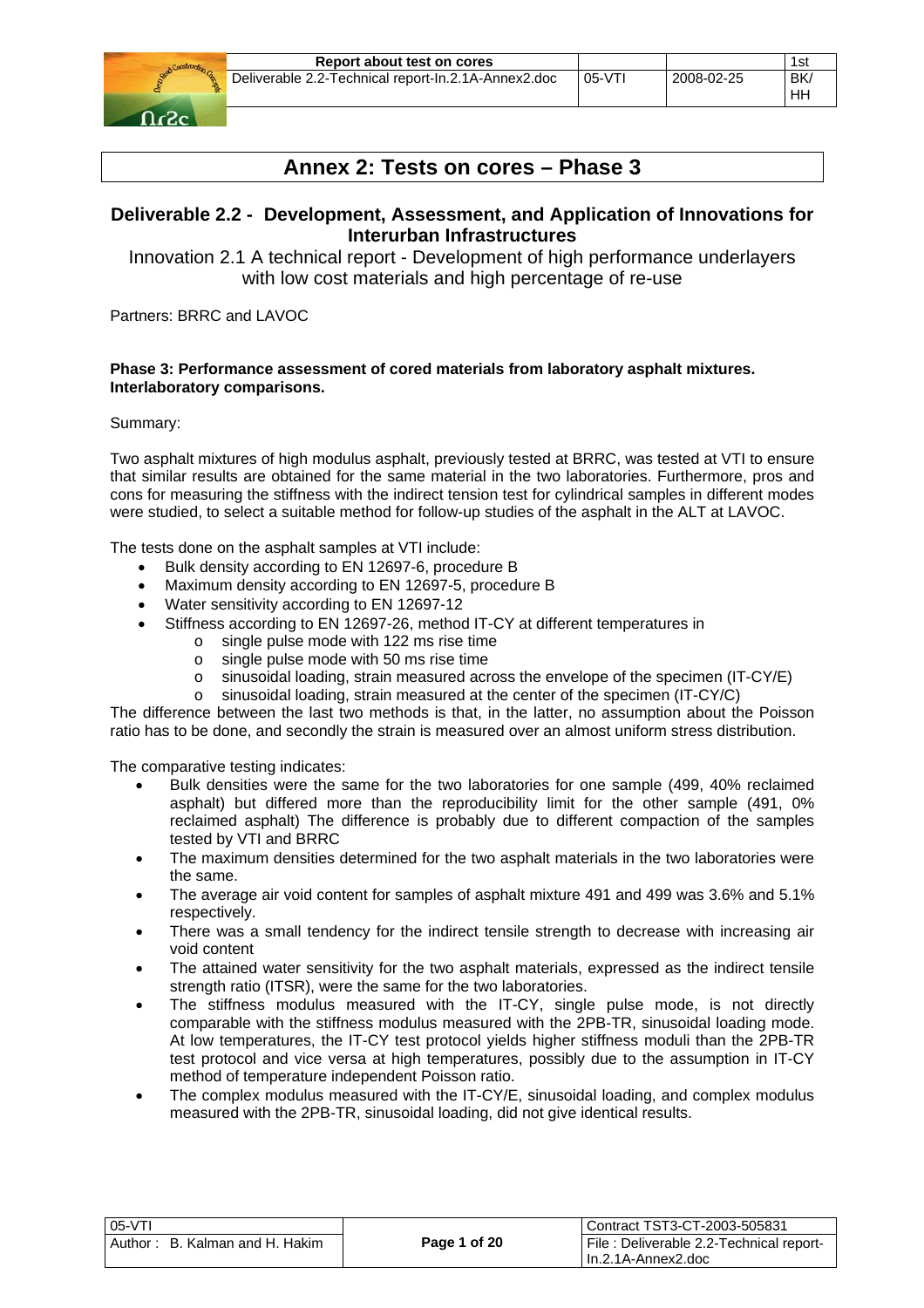

| Report about test on cores                          |          |            | 1st      |
|-----------------------------------------------------|----------|------------|----------|
| Deliverable 2.2-Technical report-In.2.1A-Annex2.doc | $05-VT1$ | 2008-02-25 | BK<br>HН |

• The IT-CY/E method for measuring the complex modulus is a preferred method (compared to IT-CY/C) for follow-up studies of asphalt in the ALT, due to its simplicity.

| 05-VTI                                          |              | l Contract TST3-CT-2003-505831                                 |
|-------------------------------------------------|--------------|----------------------------------------------------------------|
| $\therefore$ B. Kalman and H. Hakim<br>Author : | Page 2 of 20 | File : Deliverable 2.2-Technical report-<br>In.2.1A-Annex2.doc |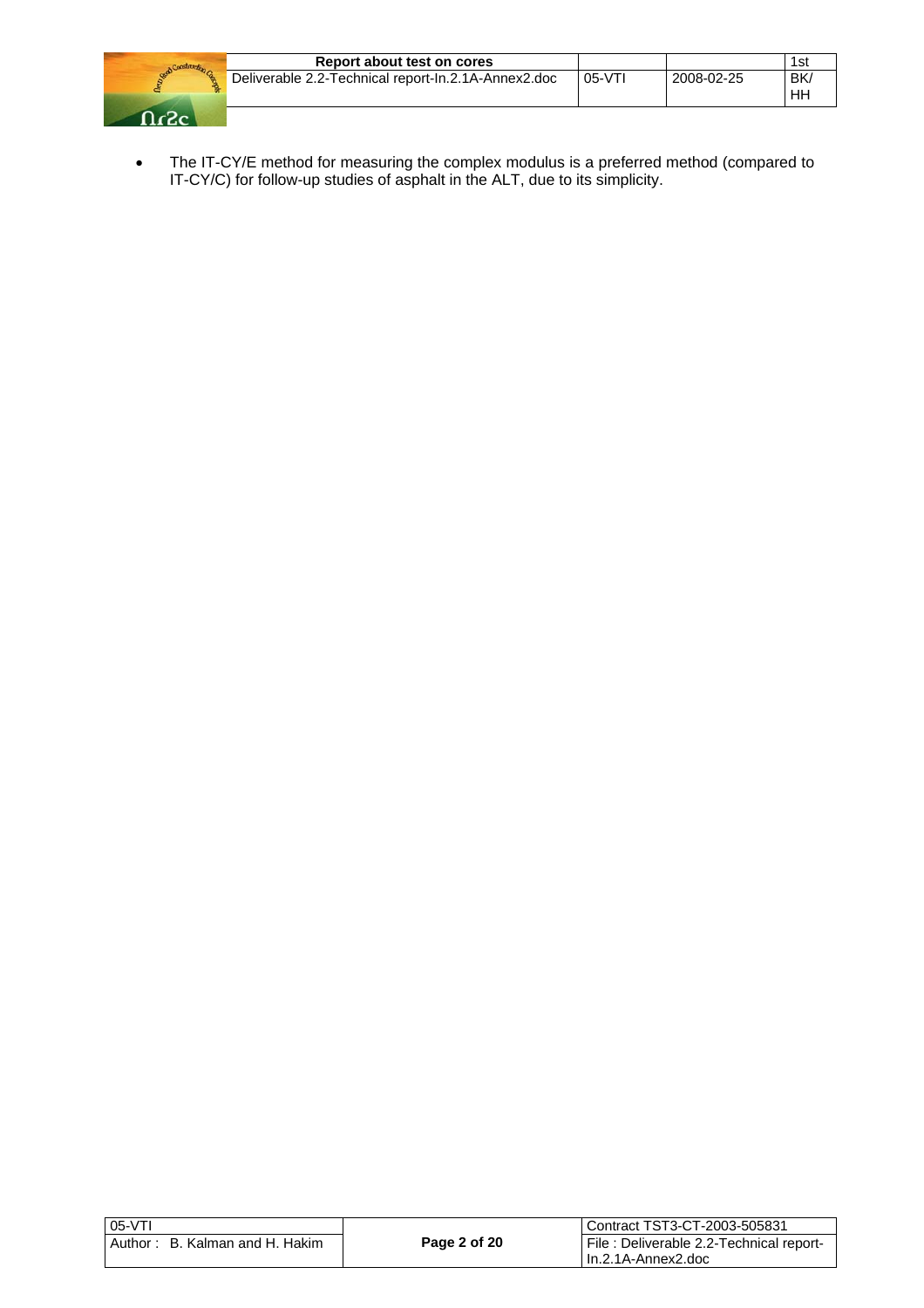

# Introduction:

The objective of this study was to compare or attune the tests between two laboratories. The comparisons are necessary to ensure that similar results are obtained for the same material in the laboratories of BRRC and VTI. This is a prerequisite for making an assessment of the evolution of the mechanical properties of the material in the accelerated loading tests, since the original data were collected at BRRC and the drilled cores will be tested at VTI.

Ten samples of drilled specimens of materials 491 and 499 were sent to VTI. Both materials were made of Swiss aggregate and had 0% and 40% reclaimed asphalt, respectively. The compositions were the same as later used for two sections in the ALT hall. The samples were numbered from A1 to A5 and B1 to B5. The top and bottom of these specimens were cut with a saw. The heights of the samples after the treatment were 44-48 mm. Six of the samples were used for retained indirect tensile tests according to EN 12697-12. Three samples were used for stiffness modulus test at different temperatures according to EN 12697-26 with the IT-CY test geometry. The latter three samples were also used to measure the complex modulus according to the method developed in [1]. The bulk densities were determined according to EN 12697-6 for all tested samples. The maximum densities of the asphalt mix were determined for three of the samples. The void content for each sample was determined from the average maximum density of the material and the particular bulk density of the sample.

#### *1.1 Retained Indirect Tensile tests – water sensitivity an densities*

The water sensitivity of the mixes was determined by measuring the Indirect Tensile Strength (ITS) before and after conditioning in water (72h at 40°C) according to EN 12697-12. The assessment of the moisture damage is made by the ratio of the conditioned to unconditioned strength (ITSR). The procedure of the ITS test is given in EN 12697-23. The cylindrical test specimens were obtained following slab compaction of the mixes. All tests were performed at 25°C.

A typical result from the Indirect Tensile Test is presented in Figure 1.

| 05-VTI                         |              | Contract TST3-CT-2003-505831            |
|--------------------------------|--------------|-----------------------------------------|
| Author: B. Kalman and H. Hakim | Page 3 of 20 | File: Deliverable 2.2-Technical report- |
|                                |              | l In.2.1A-Annex2.doc                    |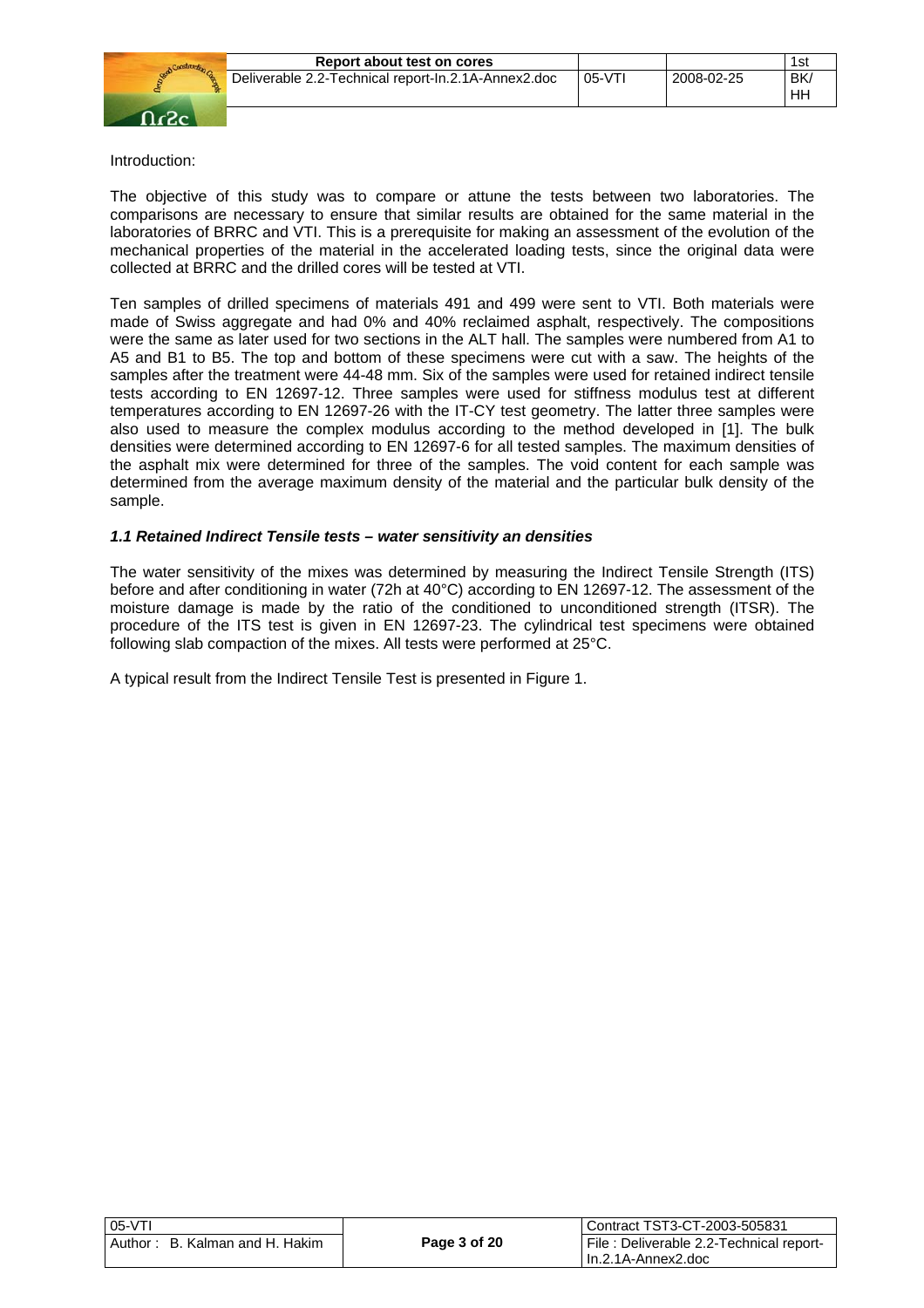|                  | Report about test on cores                          |          |            | 1st       |
|------------------|-----------------------------------------------------|----------|------------|-----------|
|                  | Deliverable 2.2-Technical report-In.2.1A-Annex2.doc | $05-VT1$ | 2008-02-25 | BK/<br>HH |
| $\Omega_{\rm A}$ |                                                     |          |            |           |



**Figure 1**: Tensile test for sample 499–B5. Maximum force was 10380 N and the deformation was  $\frac{2.0 \text{ mm}}{2.0 \text{ mm}}$ .

In Table 1 and 2, the results are shown from indirect tensile tests performed on dry and conditioned samples of asphalt mixtures 491 and 499 respectively. Furthermore these tables present also the dimensions, the densities and the void content of respective samples.

| Sample | Condition | Diameter<br>(mm) | Height<br>(mm) | <b>Bulk</b><br>density<br>(kg/m3) | Maximum<br>density<br>(kg/m3) | Air<br>voids<br>$(\%)$ | Peak<br>load(N) | Deformation<br>(mm) | <b>ITS</b><br>(MPa) |
|--------|-----------|------------------|----------------|-----------------------------------|-------------------------------|------------------------|-----------------|---------------------|---------------------|
| 491A-4 | Dry       | 99.9             | 47.5           | 2352.0                            | 2450.6                        | 3.8                    | 15775           | 1.7                 | 2.116               |
| 491A-5 | Dry       | 99.9             | 47.6           | 2335.3                            | 2448.4                        | 4.4                    | 14783           | 1.8                 | 1.979               |
| 491B-1 | Dry       | 99.9             | 47.4           | 2379.7                            | 2432.6                        | 2.6                    | 16271           | 2.0                 | 2.188               |
| Mean   | Dry       | 99.9             | 47.5           | 2355.7                            | 2443.9                        | 3.6                    | 15610           | 1.8                 | 2.09                |
|        |           |                  |                |                                   |                               |                        |                 |                     |                     |
| 491A-1 | Wet       | 99.9             | 47.5           | 2334.1                            |                               | 4.5                    | 13610           | 2.2                 | 1.826               |
| 491A-2 | Wet       | 99.9             | 47.5           | 2362.6                            |                               | 3.3                    | 17566           | 1.8                 | 2.357               |
| 491B-5 | Wet       | 100.0            | 47.5           | 2371.6                            |                               | 3.0                    | 17832           | 1.8                 | 2.390               |
| Mean   | Wet       | 99.9             | 47.5           | 2356.1                            | 2443.9                        | 3.6                    | 16336           | 2.0                 | 2.19                |

**Table 1**: Dimensions, densities, void content and tensile strength of asphalt mixture 491.

| Sample | Condition | Diameter<br>(mm) | Height<br>(mm) | <b>Bulk</b><br>density<br>(kq/m3) | Maximum<br>densitv<br>(kg/m3) | Air<br>voids<br>(%) | Peak<br>load<br>(N) | Deformation<br>(mm) | l ITS<br>(MPa) |
|--------|-----------|------------------|----------------|-----------------------------------|-------------------------------|---------------------|---------------------|---------------------|----------------|
| 499A-5 | Dry       | 100.0            | 44.4           | 2301.6                            | 2447.8                        | 6.1                 | 8553                | 2.4                 | 1.226          |

| 105-VTI                        |              | Contract TST3-CT-2003-505831            |
|--------------------------------|--------------|-----------------------------------------|
| Author: B. Kalman and H. Hakim | Page 4 of 20 | File: Deliverable 2.2-Technical report- |
|                                |              | I In.2.1A-Annex2.doc                    |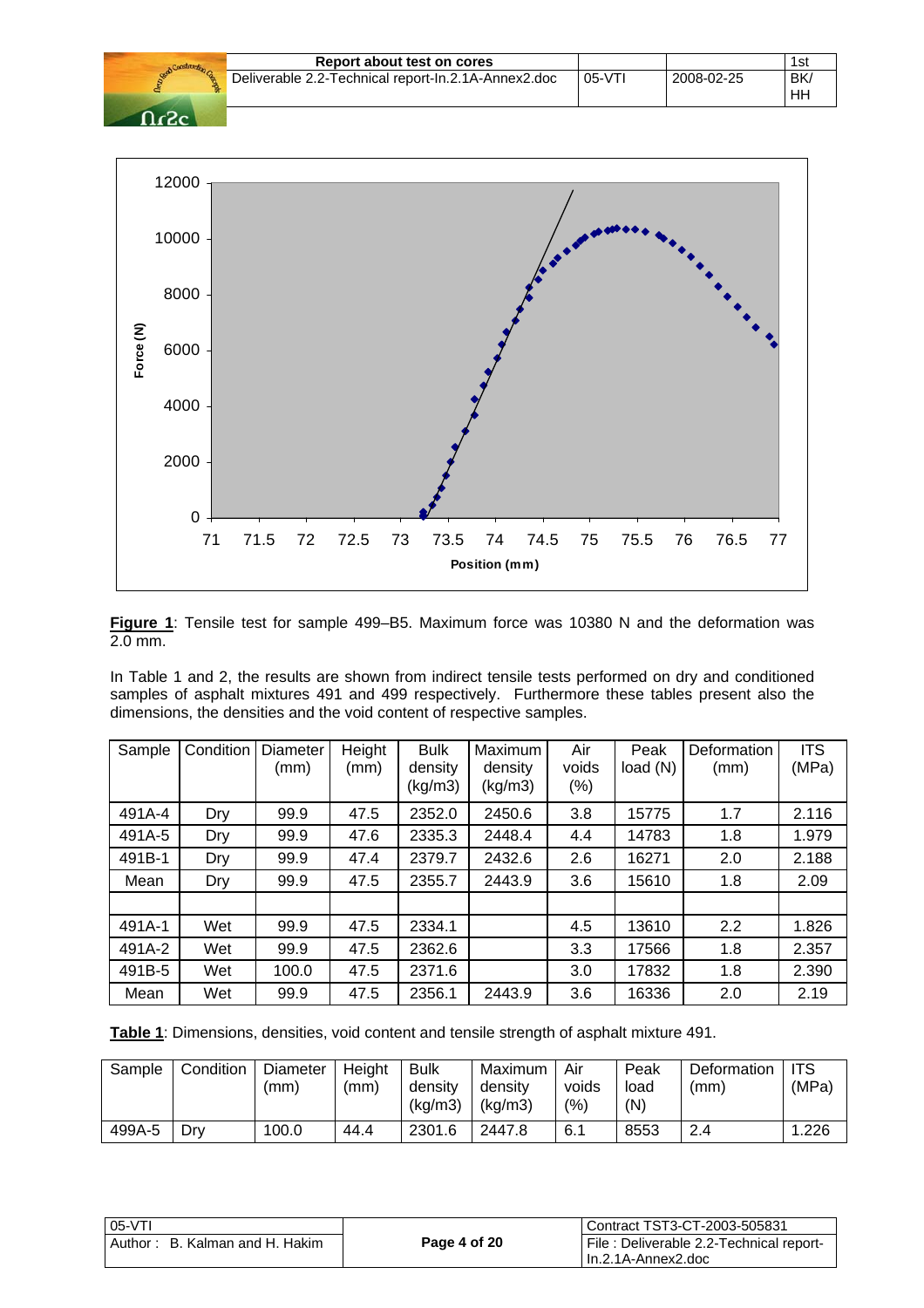|            | Constructs. |
|------------|-------------|
| <b>Don</b> |             |
| حی         |             |

| Report about test on cores                          |          |            | 1st |
|-----------------------------------------------------|----------|------------|-----|
| Deliverable 2.2-Technical report-In.2.1A-Annex2.doc | $05-VTI$ | 2008-02-25 | BK. |
|                                                     |          |            | ΗF  |

| 499B-1 | Dry | 99.9  | 44.4 | 2326.0 | 2451.6 | 5.1 | 9569  | 2.2 | 1.373 |
|--------|-----|-------|------|--------|--------|-----|-------|-----|-------|
| 499B-5 | Dry | 99.9  | 44.4 | 2345.8 | 2453.4 | 4.3 | 10380 | 2.0 | 1.490 |
| Mean   | Dry | 99.9  | 44.4 | 2324.5 | 2450.9 | 5.2 | 9501  | 2.2 | 1.36  |
|        |     |       |      |        |        |     |       |     |       |
| 499A-4 | Wet | 100.0 | 44.5 | 2291.3 |        | 6.5 | 8734  | 2.1 | 1.250 |
| 499B-2 | Wet | 100.0 | 44.4 | 2347.6 |        | 4.2 | 11602 | 1.9 | 1.663 |
| 499B-3 | Wet | 99.9  | 44.1 | 2336.8 |        | 4.7 | 10985 | 2.0 | 1.587 |
| Mean   | Wet | 100.0 | 44.3 | 2325.2 | 2443.9 | 5.1 | 10440 | 2.0 | 1.50  |

**Table 2**: Dimensions, densities, void content and tensile strength of asphalt mixture 499.

More than 90% of aggregates were covered with bitumen after failure for both materials. The retained indirect tensile strength ratios (ITSR) were 105% and 110% for asphalt mixtures 491 and 499 respectively. These values are, considering the reproducibility of the method (R=23%), not different from what was previously determined at BRRC, namely 92% and 94% for mixtures 491 and 499 respectively [2]

The average bulk densities for asphalt mixture 491 and 499 were 2356 kg/m<sup>3</sup> and 2325 kg/m<sup>3</sup>, In [2] the average densities for samples of the same asphalt mixtures were determined to be 2429 and 2338 kg/m<sup>3</sup>. The reproducibility limit for bulk density is approximately 22 kg/m<sup>3</sup>. The difference between the measured bulk densities for 491 is unclear, but is probably due to difference in compaction of the samples tested by VTI and samples tested at BRRC.

The average maximum densities measured at VTI for asphalt mixture 491 and 499 were 2444 kg/m<sup>3</sup> and 2451 kg/m<sup>3</sup>. In [2] the calculated densities for 491 and 499 were determined to be 2462 and 2458 kg/m<sup>3</sup>. The reproducibility limit for bulk density according to EN 12697-5 is approximately 22 kg/m<sup>3</sup>. Thus the differences noted between the laboratories are within the reproducibility limit.

From the data it is obvious that there is a tendency that the ITS decreases with increasing air void content. In figure 2 ITS is plotted against the air void content to illustrate this tendency.

| 05-VTI                         |              | Contract TST3-CT-2003-505831            |
|--------------------------------|--------------|-----------------------------------------|
| Author: B. Kalman and H. Hakim | Page 5 of 20 | File: Deliverable 2.2-Technical report- |
|                                |              | l In.2.1A-Annex2.doc                    |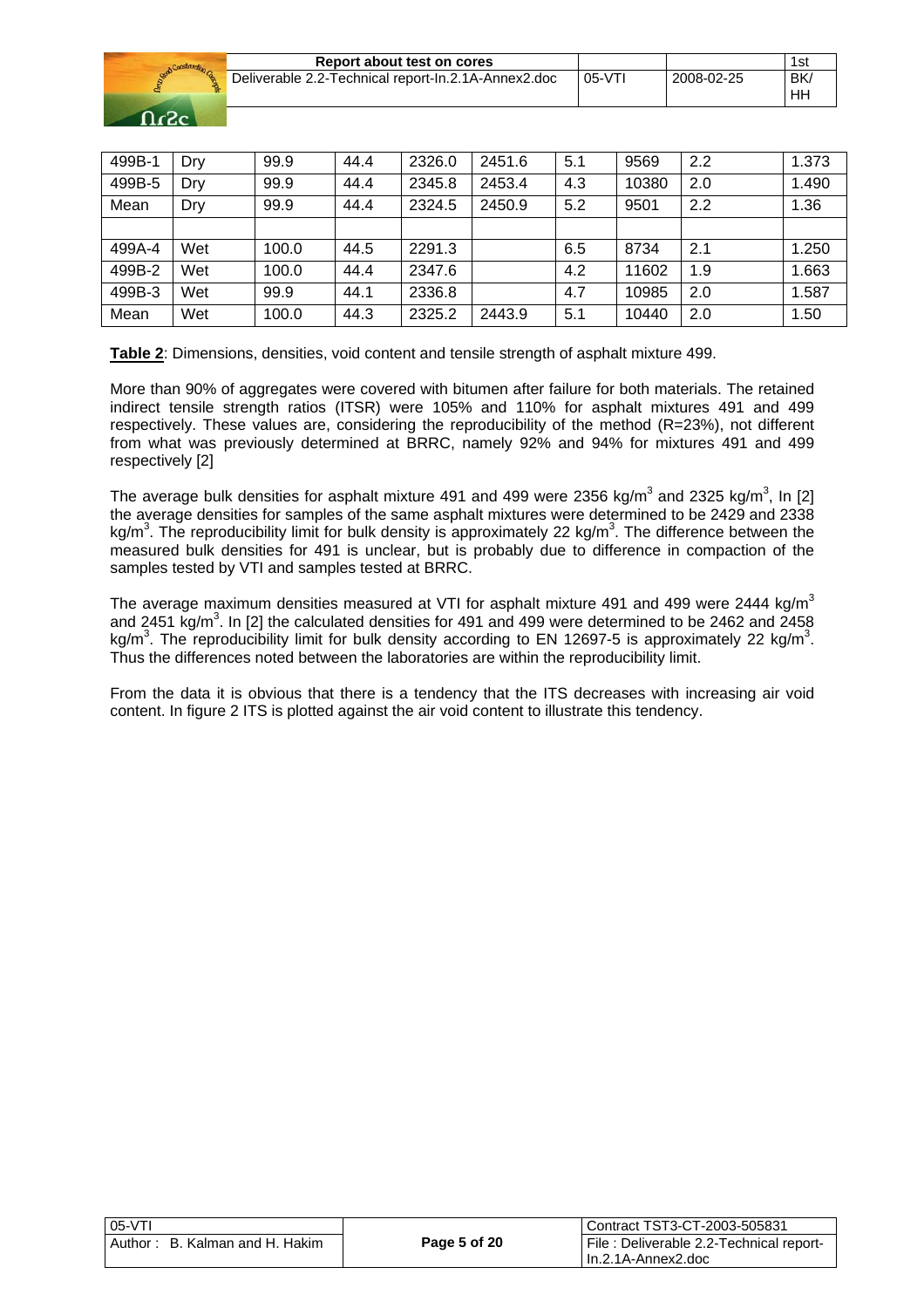



**Figure 2**: Indirect tensile strength versus air void content for asphalt mixtures 491 and 499.

#### *1.2 Stiffness modulus IT-CY*

0.000

0.500

The stiffness modulus was determined according to EN12697-26 with the IT-CY geometry, which is one of the alternative geometries specified in the standard. Previously the two point bending geometry was used in BRRC to determine the stiffness modulus [2]. Here, the test was performed at -10, 0, 15 and 30 °C. The haversine pulse rise time was 122 ms, which is according to the standard. Additional to this, the tests were also conducted with a shorter rise of 50 ms. The results are presented in tables 3 and 4 as well as in figures 3 and 4.

| $ 05-VT $                         |              | Contract TST3-CT-2003-505831            |
|-----------------------------------|--------------|-----------------------------------------|
| Author:<br>B. Kalman and H. Hakim | Page 6 of 20 | File: Deliverable 2.2-Technical report- |
|                                   |              | l In.2.1A-Annex2.doc                    |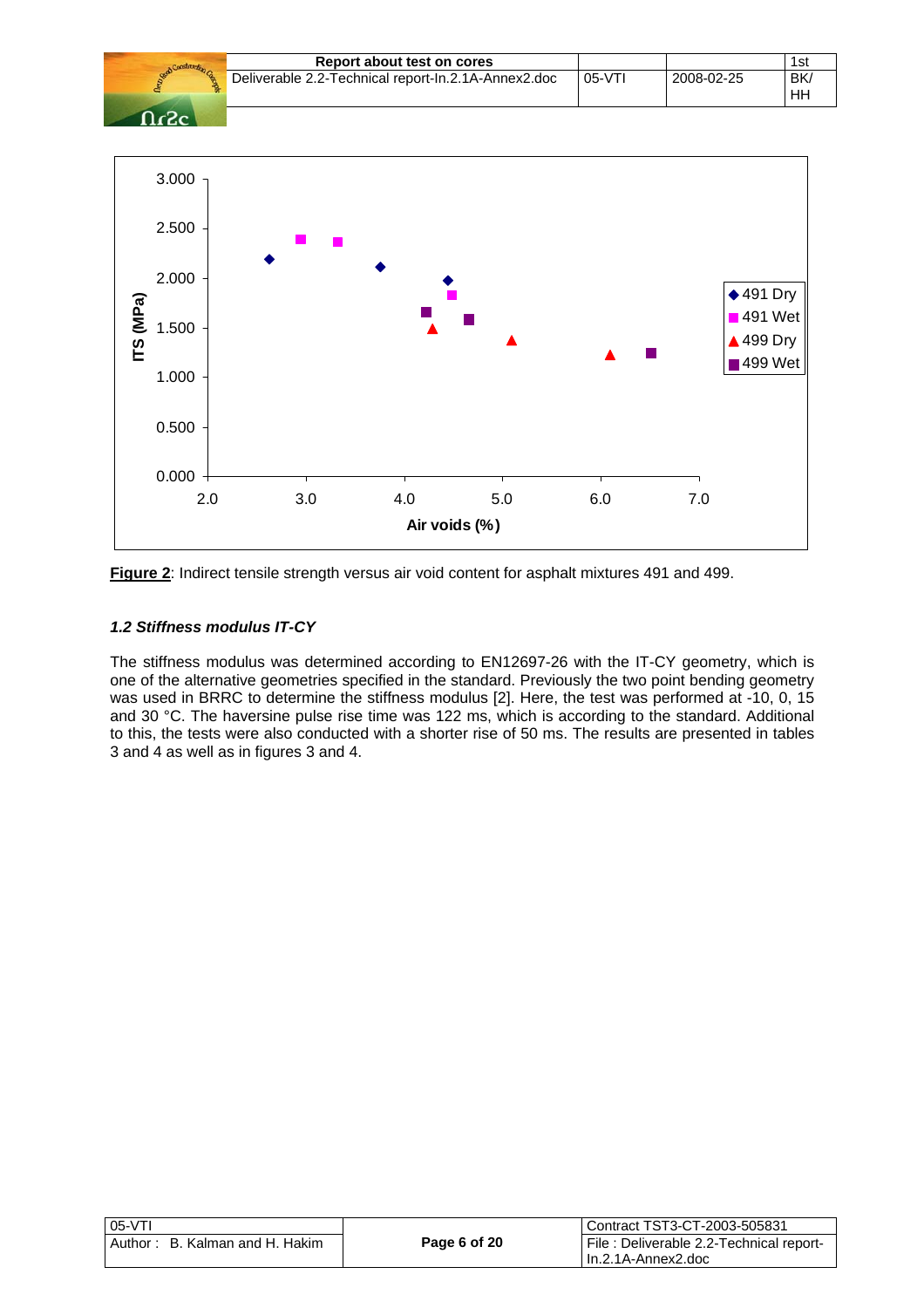| Report about test on cores                          |          |            | 1st       |
|-----------------------------------------------------|----------|------------|-----------|
| Deliverable 2.2-Technical report-In.2.1A-Annex2.doc | $05-VT1$ | 2008-02-25 | BK/<br>HH |



| Sample | Diameter<br>(mm) | Height<br>(mm) | <b>Bulk</b><br>density<br>(kg/m3) | Air<br>voids<br>(%) | E @<br>$-10^{\circ}$ C<br>(MPa) | Е<br>$0^{\circ}$ C<br>@<br>(MPa) | F<br>$15^{\circ}$ C<br>@<br>(MPa) | E @ 30°C<br>(MPa) |
|--------|------------------|----------------|-----------------------------------|---------------------|---------------------------------|----------------------------------|-----------------------------------|-------------------|
| 491A-3 | 99.9             | 47.3           | 2372.6                            | 2.9                 | 29003                           | 21377                            | 10814                             | 3484              |
| 491B-3 | 99.9             | 47.5           | 2376.9                            | 2.7                 | 29315                           | 21654                            | 10742                             | 3843              |
| 491B-4 | 99.9             | 47.4           | 2372.0                            | 2.9                 | 28880                           | 21868                            | 10738                             | 3669              |
| Mean   | 99.9             | 47.4           | 2373.8                            | 2.9                 | 29066                           | 21633                            | 10765                             | 3666              |
|        |                  |                |                                   |                     |                                 |                                  |                                   |                   |
| 499A-1 | 100.0            | 44.5           | 2248.1                            | 8.3                 | 20494                           | 14434                            | 6229                              | 1806              |
| 499A-2 | 100.0            | 44.5           | 2262.5                            | 7.7                 | 20528                           | 14523                            | 6147                              | 1753              |
| 499B-4 | 99.9             | 44.3           | 2351.3                            | 4.1                 | 23558                           | 16988                            | 7583                              | 2261              |
| Mean   | 100.0            | 44.4           | 2287.3                            | 6.7                 | 21527                           | 15315                            | 6653                              | 1940              |

**Table 3**: Stiffness modulus at four temperatures for asphalt mixtures 491 and 499. IT-CY mode with 122 ms rise time and 2.75 s rest time.

| Sample | Diameter<br>(mm) | Height<br>(mm) | <b>Bulk</b><br>density<br>(kg/m3) | Air<br>voids<br>(%) | E.<br>$-10^{\circ}$ C<br>@<br>(MPa) | Е<br>$0^{\circ}$ C<br>@<br>(MPa) | Е<br>$15^{\circ}$ C<br>@<br>(MPa) | E.<br>$30^{\circ}$ C<br>@<br>(MPa) |
|--------|------------------|----------------|-----------------------------------|---------------------|-------------------------------------|----------------------------------|-----------------------------------|------------------------------------|
| 491A-3 | 99.9             | 47.3           | 2372.6                            | 2.9                 | 30833                               | 23587                            | 12976                             | 4841                               |
| 491B-3 | 99.9             | 47.5           | 2376.9                            | 2.7                 | 30576                               | 23681                            | 12958                             | 5206                               |
| 491B-4 | 99.9             | 47.4           | 2372.0                            | 2.9                 | 30901                               | 24119                            | 12891                             | 5098                               |
| Mean   | 99.9             | 47.4           | 2373.8                            | 2.9                 | 30770                               | 23796                            | 12941                             | 5048                               |
|        |                  |                |                                   |                     |                                     |                                  |                                   |                                    |
| 499A-1 | 100.0            | 44.5           | 2248.1                            | 8.3                 | 21985                               | 16398                            | 7794                              | 2582                               |
| 499A-2 | 100.0            | 44.5           | 2262.5                            | 7.7                 | 22267                               | 16257                            | 7677                              | 2534                               |
| 499B-4 | 99.9             | 44.3           | 2351.3                            | 4.1                 | 25597                               | 19199                            | 9372                              | 3230                               |
| Mean   | 100.0            | 44.4           | 2287.3                            | 6.7                 | 23283                               | 17285                            | 8281                              | 2782                               |

**Table 4**: Stiffness modulus at four temperatures for asphalt mixtures 491 and 499. IT-CY mode with 50 ms rise time and 2.9 s rest time.

| l 05-VTI                       |              | Contract TST3-CT-2003-505831            |
|--------------------------------|--------------|-----------------------------------------|
| Author: B. Kalman and H. Hakim | Page 7 of 20 | File: Deliverable 2.2-Technical report- |
|                                |              | l In.2.1A-Annex2.doc                    |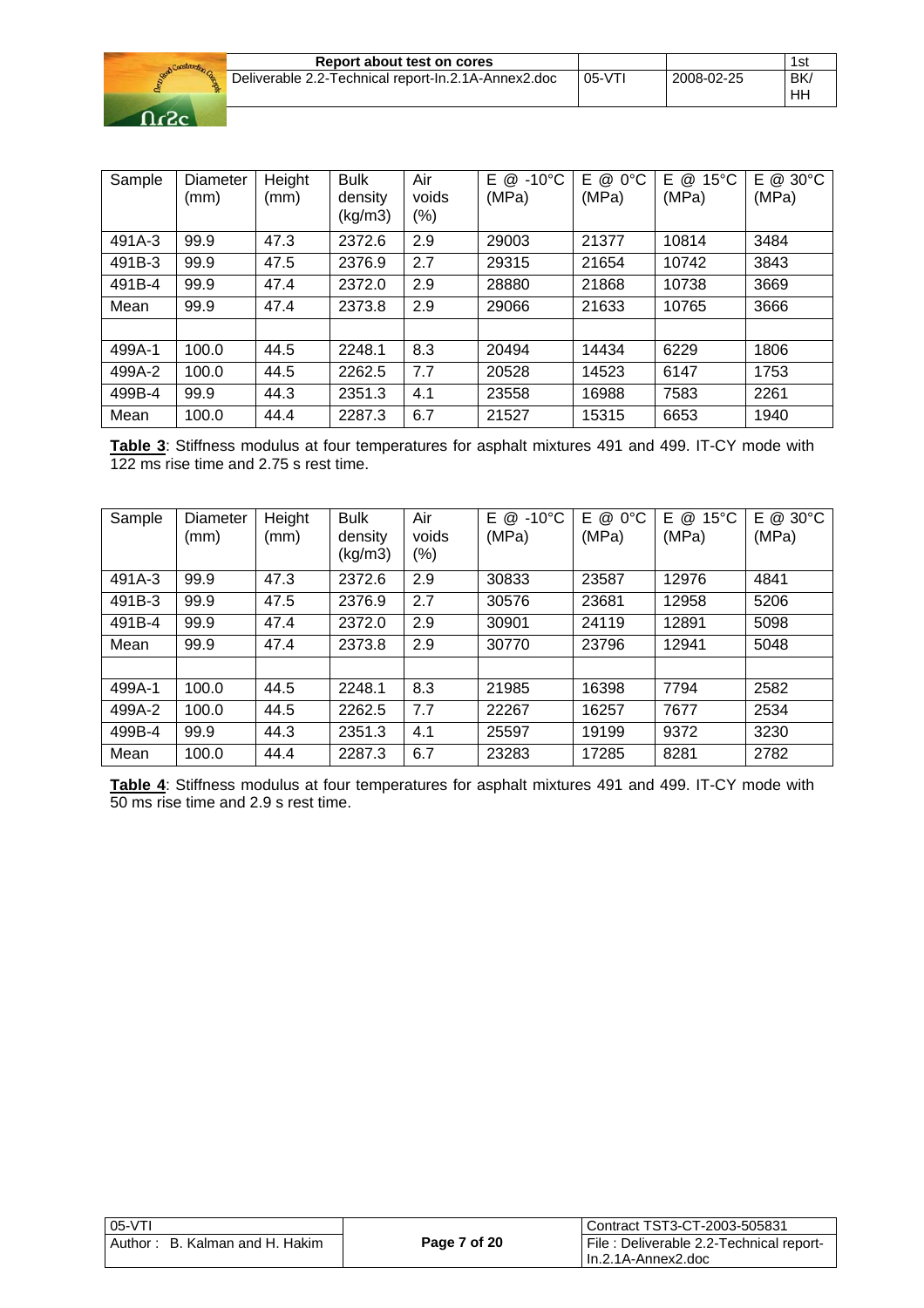|      | Report about test on cores                          |         |            | 1st             |
|------|-----------------------------------------------------|---------|------------|-----------------|
|      | Deliverable 2.2-Technical report-In.2.1A-Annex2.doc | $05-VT$ | 2008-02-25 | <b>BK</b><br>HH |
| -פ-פ |                                                     |         |            |                 |



**Figure 3**: Stiffness modulus at four temperatures for asphalt mixtures 491 and 499. IT-CY mode with 122 ms rise time and 2.75 s rest time.



**Figure 4**: Average stiffness modulus, IT-CY mode, at four temperatures for asphalt mixtures 491 and 499. The stiffness moduli were measured with both 122 ms rise time plus 2.75 ms rest time and with 50 ms rise time plus 2.90 ms rest time.

The lower air void content of sample 499B-4 compared to the other two samples of 499, is causing the higher stiffness of this sample compared to the other two samples. The overall higher air void content

| $05-VT$                        |              | l Contract TST3-CT-2003-505831           |
|--------------------------------|--------------|------------------------------------------|
| Author: B. Kalman and H. Hakim | Page 8 of 20 | File : Deliverable 2.2-Technical report- |
|                                |              | l In.2.1A-Annex2.doc                     |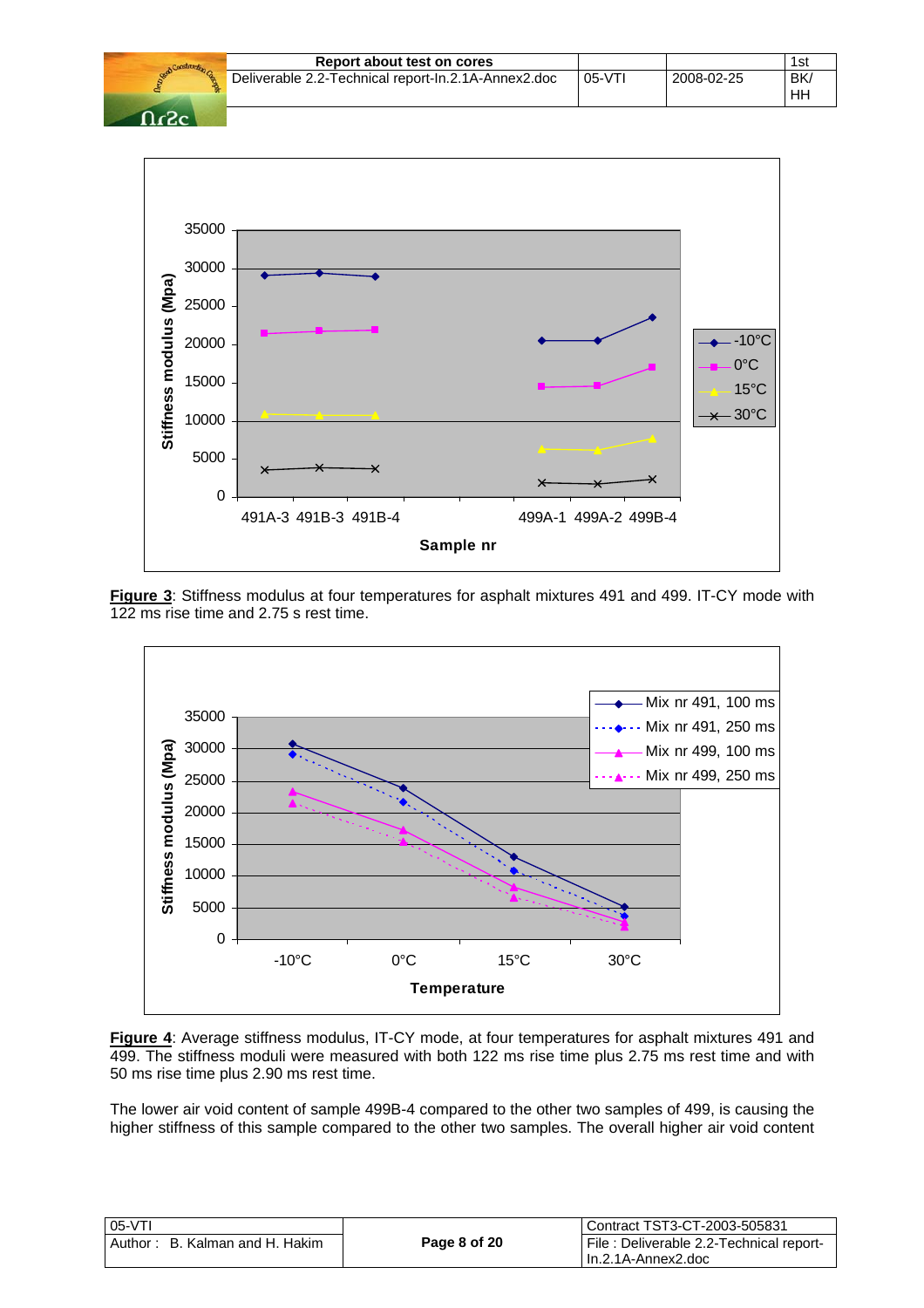|         | 1st             |
|---------|-----------------|
| $05-VT$ | <b>BK</b><br>HН |
|         | 2008-02-25      |



of sample 499 compared to sample 491 could probably explain the lower stiffness modulus for this material to some extent, although their differences in compositions are responsible for the main part of the difference in stiffness modulus.

Assuming that a 122 ms rise time approximately correspond to  $1/0.244$  Hz  $\sim$  4 Hz and 50 ms rise time approximately correspond to 1/0.1 Hz ~ 10 Hz the measured stiffness modules could be compared to what was previously recorded using 2PB-TR measurement method at 3 Hz and 10 Hz [2]. The average stiffness moduli measured with the two methods are compared side by side in table 5.

| Asphalt mixture | $T$ <sup>o</sup> $C$ | Method                       | Frequency or rise<br>time | Average stiffness<br>modulus/MPa |
|-----------------|----------------------|------------------------------|---------------------------|----------------------------------|
| 491             | $-10$                | IT-CY (VTI)                  | 122 ms                    | 29 0 66                          |
| 491             | $-10$                | 2PB-TP (BRRC)                | 3 Hz                      | 22 450                           |
|                 |                      |                              |                           |                                  |
| 491             | $-10$                | IT-CY (VTI)                  | 50 ms                     | 30 770                           |
| 491             | $-10$                | 2PB-TP (BRRC)                | 10 Hz                     | 23 550                           |
|                 |                      |                              |                           |                                  |
| 491             | 0                    | IT-CY (VTI)                  | 122 ms                    | 21 633                           |
| 491             | $\mathbf 0$          | 2PB-TP (BRRC)                | 3 Hz                      | 19 030                           |
|                 |                      |                              |                           |                                  |
| 491             | $\pmb{0}$            | IT-CY (VTI)                  | $50$ ms                   | 23 796                           |
| 491             | $\mathbf 0$          | 2PB-TP (BRRC)                | 10 Hz                     | 20 580                           |
|                 |                      |                              |                           |                                  |
| 491             | 30                   | IT-CY (VTI)                  | 122 ms                    | 3666                             |
| 491             | 30                   | 2PB-TP (BRRC)                | 3 Hz                      | 4 1 3 0                          |
|                 |                      |                              |                           |                                  |
| 491             | $30\,$               | IT-CY (VTI)<br>2PB-TP (BRRC) | 50 ms                     | 5 0 4 8                          |
| 491             | 30                   |                              | 10 Hz                     | 5 4 9 0                          |
| 499             | $-10$                | IT-CY (VTI)                  | 122 ms                    | 21 5 27                          |
| 499             | $-10$                | 2PB-TP (BRRC)                | 3 Hz                      | 18 970                           |
|                 |                      |                              |                           |                                  |
| 499             | $-10$                | IT-CY (VTI)                  | 50 ms                     | 23 2 83                          |
| 499             | $-10$                | 2PB-TP (BRRC)                | 10 Hz                     | 20 010                           |
|                 |                      |                              |                           |                                  |
| 499             | 0                    | IT-CY (VTI)                  | 122 ms                    | 15 315                           |
| 499             | $\mathbf 0$          | 2PB-TP (BRRC)                | 3 Hz                      | 15 350                           |
|                 |                      |                              |                           |                                  |
| 499             | $\pmb{0}$            | IT-CY (VTI)                  | 50 ms                     | 17 285                           |
| 499             | $\mathbf 0$          | 2PB-TP (BRRC)                | 10 Hz                     | 16 590                           |
|                 |                      |                              |                           |                                  |
| 499             | 30                   | IT-CY (VTI)                  | 122 ms                    | 1940                             |
| 499             | 30                   | 2PB-TP (BRRC)                | 3 Hz                      | 2790                             |
|                 |                      |                              |                           |                                  |
| 499             | 30                   | IT-CY (VTI)                  | 50 ms                     | 2782                             |
| 499             | $\overline{30}$      | 2PB-TP (BRRC)                | 10 Hz                     | 3880                             |

**Table 5** Stiffness modulus measured with IT-CY test protocol (single pulse mode) compared to stiffness modulus measured with 2PB-TP test protocol (sinusoidal loading)

According EN 12697-26 the reproducibility limit using the 2PB-TR for AC10 at 15°C and 10 Hz is 6%. In table 5, we can see that the two test protocols yield nearly the same stiffness modulus at  $0^{\circ}$ C, but the IT-CY protocol gives considerably higher stiffness moduli than the 2PB-TR protocol at lower

| 105-VTI                        |              | Contract TST3-CT-2003-505831            |
|--------------------------------|--------------|-----------------------------------------|
| Author: B. Kalman and H. Hakim | Page 9 of 20 | File: Deliverable 2.2-Technical report- |
|                                |              | I In.2.1A-Annex2.doc                    |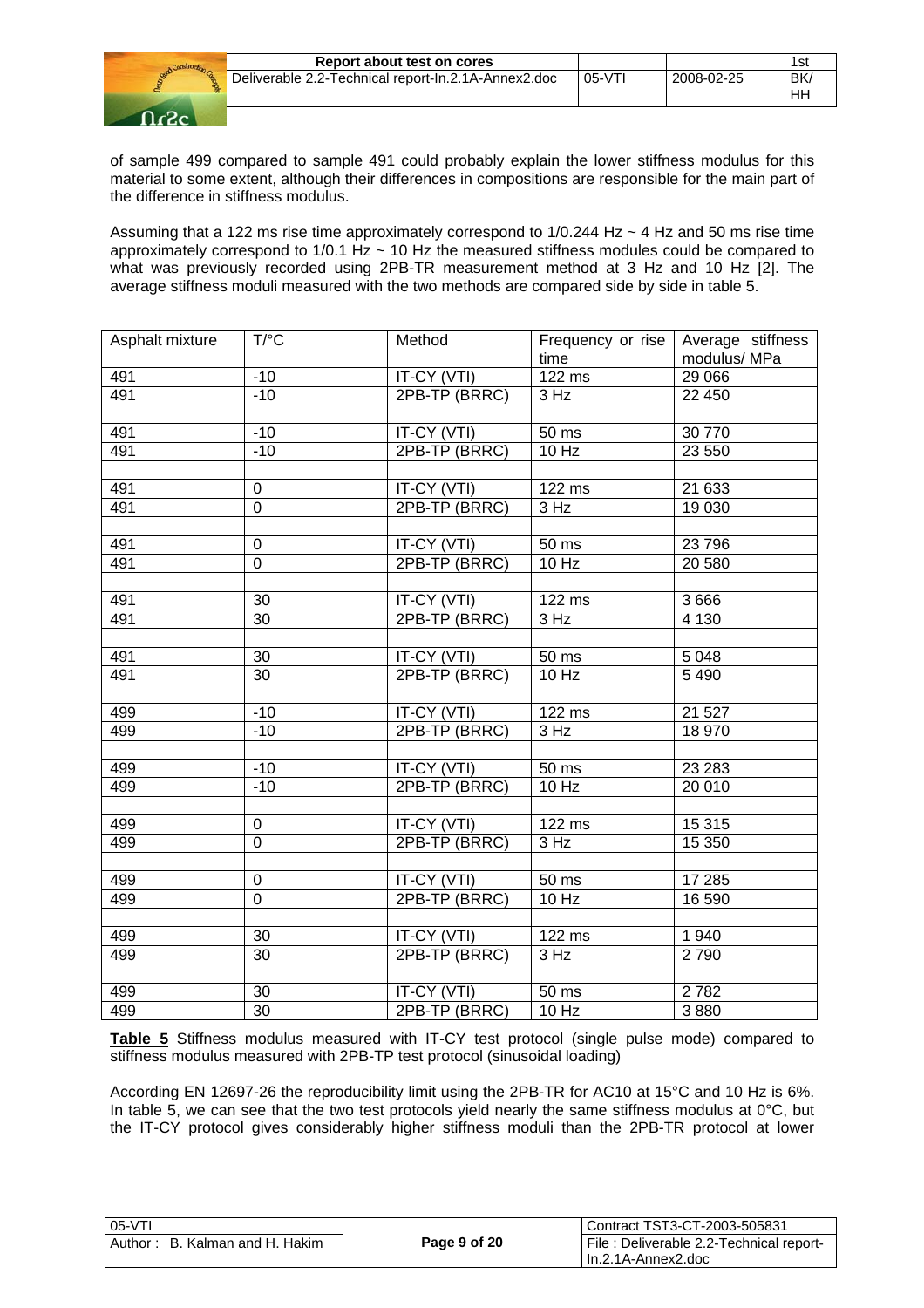

temperatures and vice versa at higher temperatures. This is to a large extent due to the assumption in the IT-CY protocol, that the Poisson ratio is equal to 0.35, regardless of the temperature.

# *1.3 Stiffness modulus IT-CY master curves*

A more complete picture of how the stiffness modulus varies with the temperature and frequency could be summarized in master curves where the modulus and phase angle is plotted as a function of the reduced frequency. The standard EN12697-26 for stiffness modulus does not specify a procedure for this with the indirect tensile test geometry. In this task we have used two methods for measuring the complex modulus with the IT-CY geometry.

1. The first method employs the same setup of measuring devices as is defined in EN12697-26. In this report we call this **IT-CY/E**, as the strain gauges is measuring the strain across the envelope of the specimen. At each temperature, -10, 0, 15 and 30°C in our case, a sinusoidal load is applied to the specimen. The load and deformation versus time is recorded. It has to be mentioned that only the last 8 cycles for each frequency tested, are used for further analysis. In this study we have used the frequencies 20,10,5, 2, 1, 0.5, 0.2 and 0.1 Hz. The last 8 cycles of load and deformation data is then vertically centered and a Fourier analysis is done on the data to give the complex modulus and phase angle between the stress and the strain. The modulus and phase angle is booked for a reduced frequency defined by the following equation:

$$
f_r = Log(aT \times F) = 10920(1/T - 1/Ts) + Log(F);
$$
\n(1)

in which Ts is 283 K, T is the absolute temperature (K) and F is the frequency of the sinusoidal load.

This test procedure is easy to perform and is suitable for routine analysis. In the analysis of the data it was noticed that the noise in the data was sometimes too high at the highest frequencies. This is probably due to the appearance of a resonance. But further analysis is needed to investigate this phenomenon.

2. A more rigorous method where the biaxial symmetry of the IT-CY setup has been taken into account has been developed by Kim et al [1]. In their method the strain gauges are mounted on the surface at the center of the cylindrical specimen to measure the strain over an almost uniform stress distribution. We call this set-up **IT-CY/C** in this report. A setup of the strain gauges is shown in figure 5.



**Figure 5**: Mounting of strain gauges for measuring the complex modulus according to Kim et al [1].

| <b>U5-VII</b> |                                |  |
|---------------|--------------------------------|--|
|               | Author: B. Kalman and H. Hakim |  |

 $0.5<sub>1</sub>$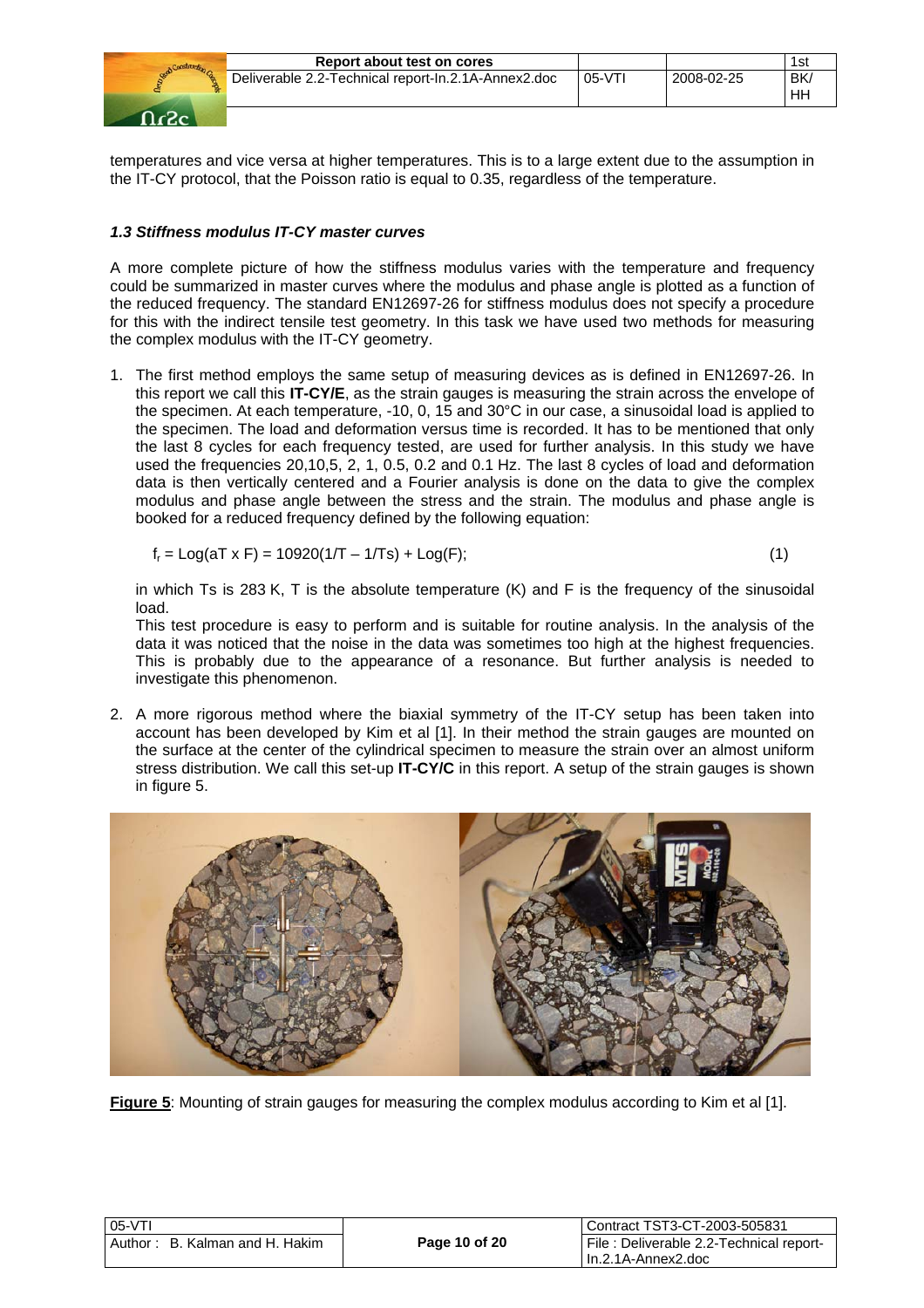| Construction |    |
|--------------|----|
| <b>Destr</b> | De |
|              |    |
|              |    |

| Report about test on cores |          |                                                     | 1st       |
|----------------------------|----------|-----------------------------------------------------|-----------|
|                            | $05-VT1$ | 2008-02-25                                          | BK/<br>HН |
|                            |          | Deliverable 2.2-Technical report-In.2.1A-Annex2.doc |           |

Using this more rigorous approach, not only the modulus and phase angle could be determined but also the Poisson ratio, which is fixed to 0.35 in the first method described. However, there seems to be some limitations on this method and the theory as it was reported in [1]. It was noticed that the Poisson ratio at very low frequencies and high temperatures could reach values above the linear elastic limit of 0.5. In our study, we also have found values above 0.5. The initial data treatment, the temperatures and frequencies have been the same as for the more simple method described above. Only a very limited number of samples have been analysed with the latter method.

In figures 6 A and B, 7 A and B the complex modulus and phase angles of asphalt mixtures 491 and 499 are presented. These data have been collected with the first method described above, the IT-CY/E test protocol.



**Figure 6A**: Complex modulus (IT-CY/E) versus reduced frequency for asphalt mixture 491. The air void content of the samples is 2.9, 2.7, 2.9% for A-3, B-3 and B-4 respectively.

| 05-VTI                         |               | Contract TST3-CT-2003-505831            |
|--------------------------------|---------------|-----------------------------------------|
| Author: B. Kalman and H. Hakim | Page 11 of 20 | File: Deliverable 2.2-Technical report- |
|                                |               | I In.2.1A-Annex2.doc                    |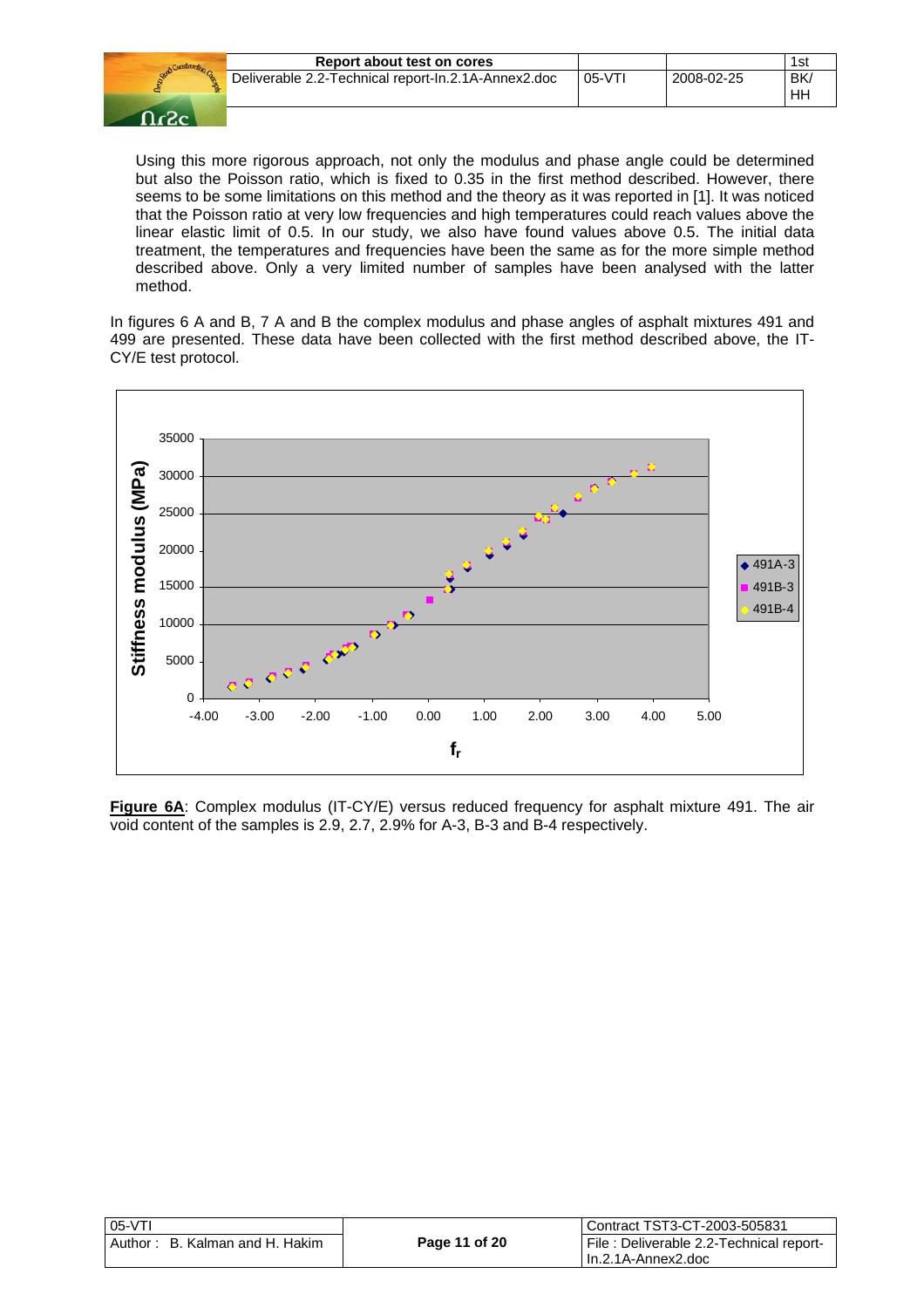|        | Report about test on cores                          |          |            | 1st             |
|--------|-----------------------------------------------------|----------|------------|-----------------|
|        | Deliverable 2.2-Technical report-In.2.1A-Annex2.doc | $05-VT1$ | 2008-02-25 | <b>BK</b><br>HН |
| - ר- ה |                                                     |          |            |                 |



**Figure 6B:** Phase angle (IT-CY/E) versus reduced frequency for asphalt mixture 491.



**Figure 7A**: Complex modulus (IT-CY/E) versus reduced frequency for asphalt mixture 499. The air void content of the samples is 8.3, 7.7 and 4.1% for A-1, A-2 and B-4 respectively.

| 05-VTI                         |               | Contract TST3-CT-2003-505831            |
|--------------------------------|---------------|-----------------------------------------|
| Author: B. Kalman and H. Hakim | Page 12 of 20 | File: Deliverable 2.2-Technical report- |
|                                |               | I In.2.1A-Annex2.doc                    |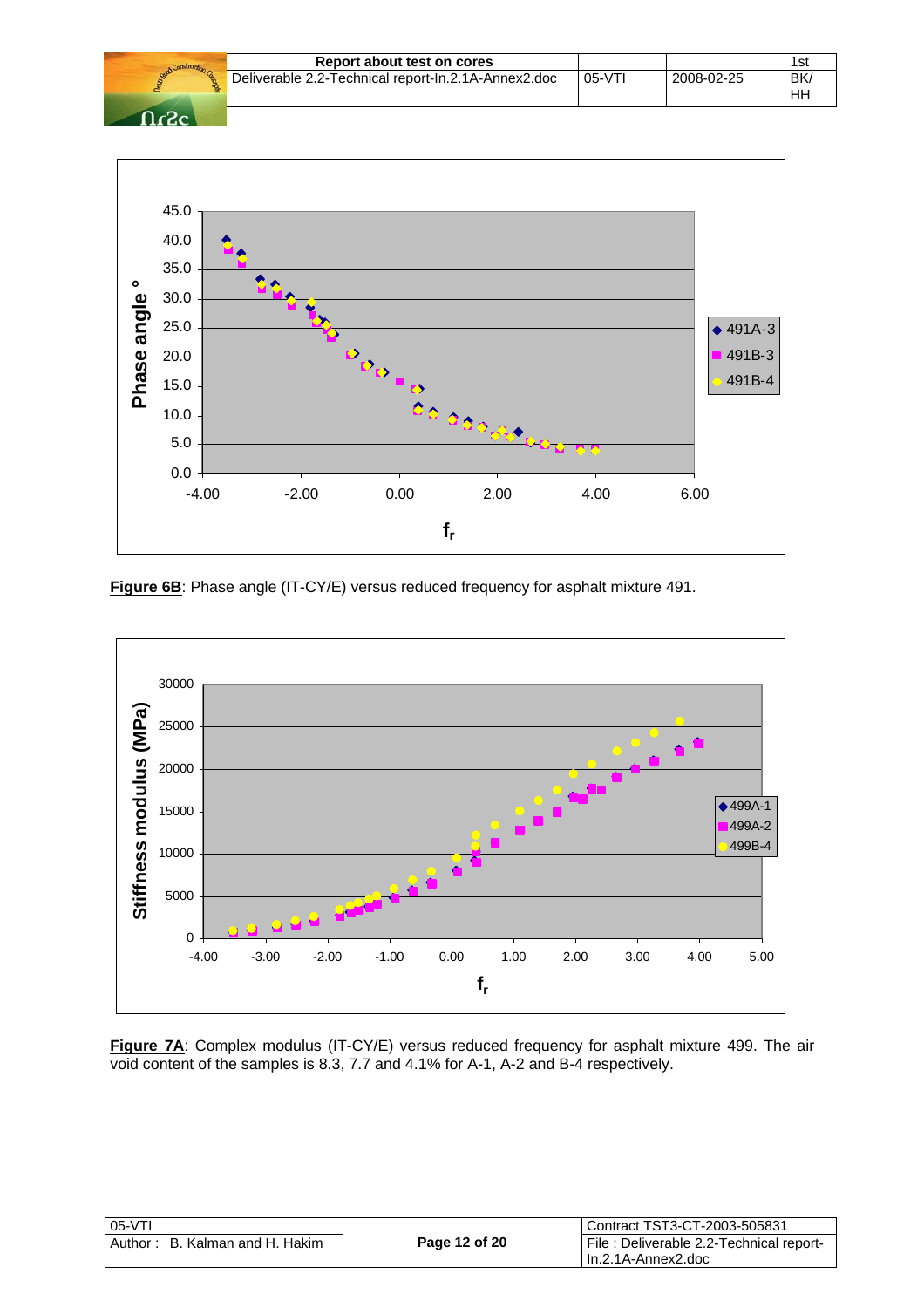|        | Report about test on cores                          |          |            | 1st             |
|--------|-----------------------------------------------------|----------|------------|-----------------|
|        | Deliverable 2.2-Technical report-In.2.1A-Annex2.doc | $05-VT1$ | 2008-02-25 | <b>BK</b><br>HН |
| - ר- ה |                                                     |          |            |                 |



**Figure 7B**: Phase angle (IT-CY/E) versus reduced frequency for asphalt mixture 499.

The complex modulus is generally lower for asphalt mixture 499 than for mixture 491, but also the air void content is higher for 499 than for 491.

The measurements of the complex modulus, phase angles and Poisson ratios according to the method described in [1], IT-CY/C, are presented in figures 8 A-C and 9 A-C each time for samples of mixture 491 and 499 respectively.

| $05-VT$                            |               | Contract TST3-CT-2003-505831                                     |
|------------------------------------|---------------|------------------------------------------------------------------|
| B. Kalman and H. Hakim<br>Author : | Page 13 of 20 | File : Deliverable 2.2-Technical report-<br>l In.2.1A-Annex2.doc |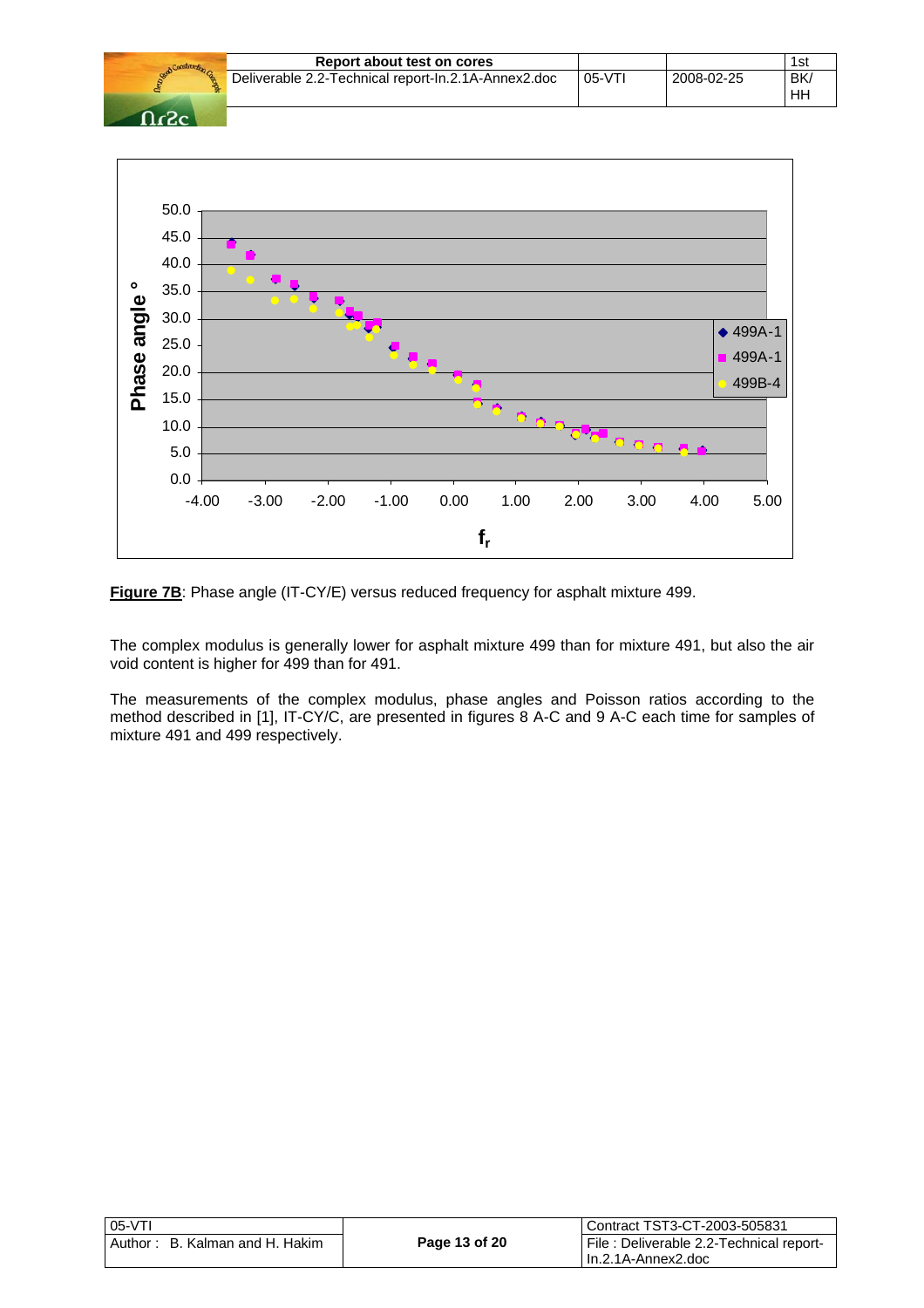|        | Report about test on cores                          |         |            | 1st             |
|--------|-----------------------------------------------------|---------|------------|-----------------|
|        | Deliverable 2.2-Technical report-In.2.1A-Annex2.doc | $05-VT$ | 2008-02-25 | <b>BK</b><br>HН |
| - ר- ו |                                                     |         |            |                 |



**Figure 8A**: Complex modulus (IT-CY/C) versus reduced frequency for sample 491B-4.



**Figure 8B**: Phase angle (IT-CY/C) versus reduced frequency for sample 491B-4.

| 05-VTI                         |               | Contract TST3-CT-2003-505831            |
|--------------------------------|---------------|-----------------------------------------|
| Author: B. Kalman and H. Hakim | Page 14 of 20 | File: Deliverable 2.2-Technical report- |
|                                |               | In.2.1A-Annex2.doc                      |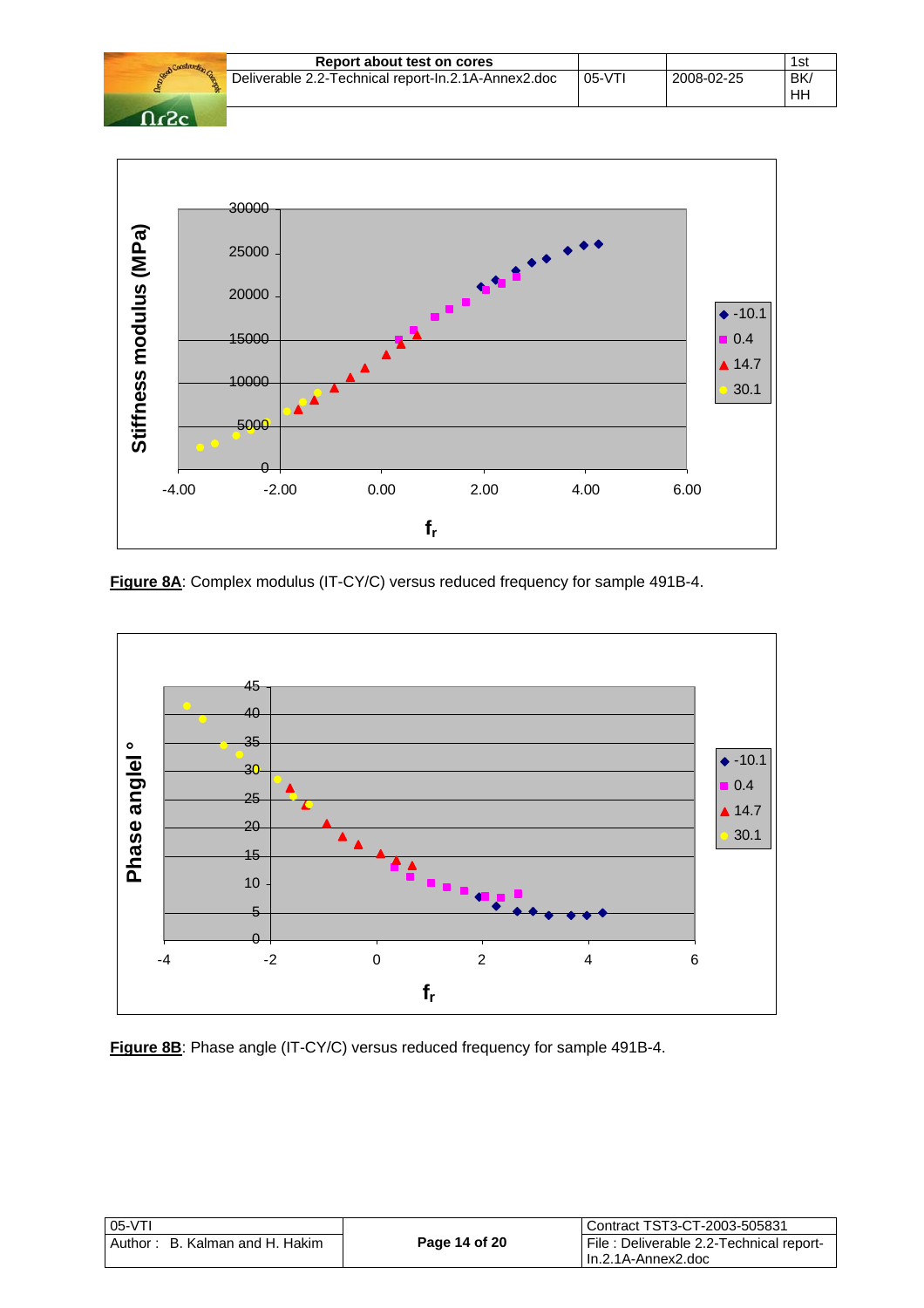|                   | Report about test on cores                          |          |            | 1st             |
|-------------------|-----------------------------------------------------|----------|------------|-----------------|
|                   | Deliverable 2.2-Technical report-In.2.1A-Annex2.doc | $05-VT1$ | 2008-02-25 | <b>BK</b><br>HH |
| $\Omega_{\alpha}$ |                                                     |          |            |                 |



**Figure 8C**: Poisson ratio (IT-CY/C) versus reduced frequency for sample 491B-4.



**Figure 9A**: Complex modulus (IT-CY/C) versus reduced frequency for sample 499B-4.

| $05-VT$                        |               | l Contract TST3-CT-2003-505831          |
|--------------------------------|---------------|-----------------------------------------|
| Author: B. Kalman and H. Hakim | Page 15 of 20 | File: Deliverable 2.2-Technical report- |
|                                |               | l In.2.1A-Annex2.doc                    |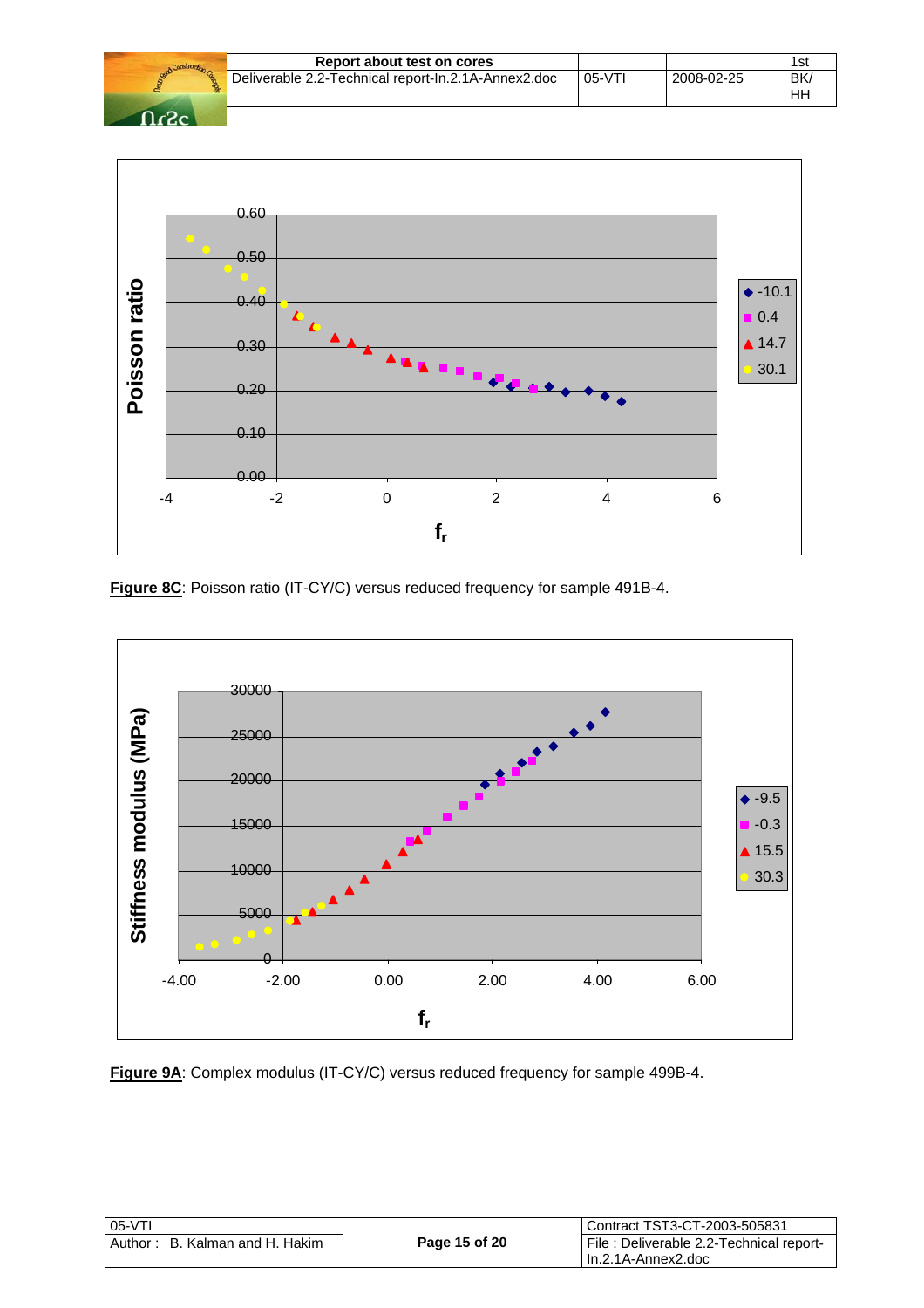|                   | Report about test on cores                          |          |            | 1st             |
|-------------------|-----------------------------------------------------|----------|------------|-----------------|
|                   | Deliverable 2.2-Technical report-In.2.1A-Annex2.doc | $05-VTI$ | 2008-02-25 | <b>BK</b><br>HH |
| $\Omega_{\alpha}$ |                                                     |          |            |                 |



**Figure 9B**: Phase angle (IT-CY/C) versus reduced frequency for sample 499B-4.



**Figure 9C**: Poisson ratio (IT-CY/C) versus reduced frequency for sample 499B-4.

In figure 9C it can be observed that the Poisson ratio for the highest frequencies is much larger than for slightly lower frequencies. This could be due to the appearance of a resonance in the measuring setup. This phenomenon could also be observed for the phase angle in figure 8B and 9B. The

| l 05-VTI                       |               | l Contract TST3-CT-2003-505831          |
|--------------------------------|---------------|-----------------------------------------|
| Author: B. Kalman and H. Hakim | Page 16 of 20 | File: Deliverable 2.2-Technical report- |
|                                |               | l In.2.1A-Annex2.doc                    |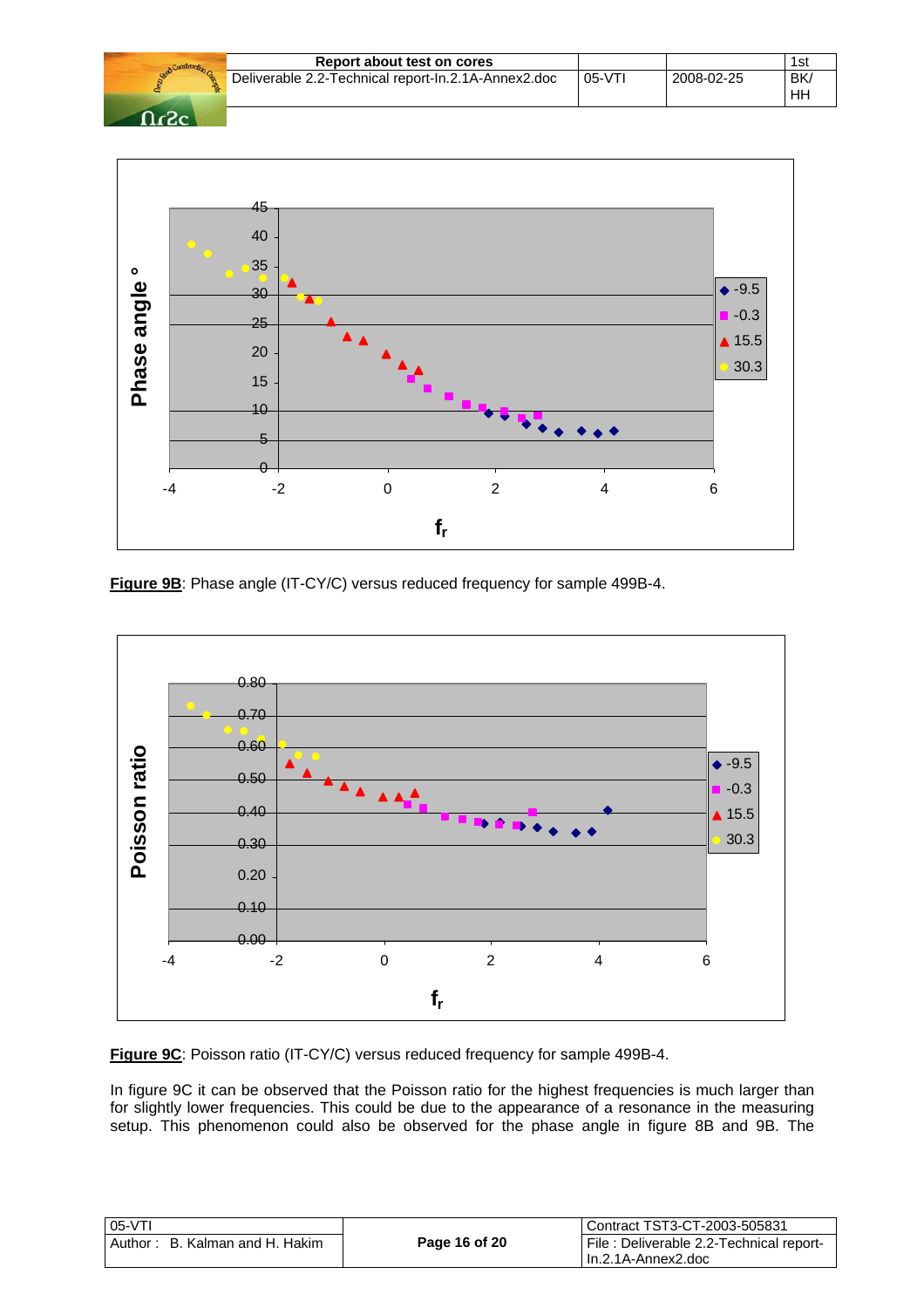

modulus, however, seems to be unaffected by this resonance. As already noted in [1] the calculated Poisson ratio reaches values above 0.5 at high temperatures and low frequency, see figures 8C and 9C, which could not be correct. Possibly, the method is not applicable at high temperatures and low frequencies.

Once again, the stiffness modulus is lower for specimens with higher air void content than for specimens from the same asphalt mixture with lower air void content as already noted for the IT-CY/E tests and the indirect tensile strength tests.

Comparing stiffness moduli obtained with the IT-CY/E and IT-CY/C protocols, see figures 6A and 8A, the IT-CY/E method yield higher stiffness modulus at high reduced frequencies than the IT-CY/C method while the opposite is true for low reduced frequencies. If stiffness modulus obtained with the IT-CY/E, figure 6A, is corrected with the actual Poisson ratio, see figure 8C, then the two protocols give similar stiffness moduli.

Even though the IT-CY/C protocol will result in more correct values on the stiffness modulus the IT-CY/C test protocol is more time consuming in the sample preparation compared to the IT-CY/E protocol. Considering this and the unrealistic Poisson ratios at high temperatures and low frequencies, the IT-CY/E protocol is preferred when a large number of samples is to be tested and relative differences is more important than absolute levels.

#### Interlaboratory comparisons:

The complex modulus measurements obtained with IT-CY/E method were compared with the method of two-point bending of trapezoidal specimens described in EN 129697-26 and used at BRRC [2]. To make this comparison the data from the two experimental setups had to be reduced to the same reduced frequency scale. In [2] and reference therein, the frequency had been reduce with 15°C as the reference temperature, as compared to 10°C in this report. Also, another procedure had been used to obtain the translation factors than the Arrhenius type of equation (1) used in this report. Thus the frequency, temperature and stiffness data in [2] had to be transformed with equation (1) to facilitate a comparison between the two different experimental setups.

Examples of two master curves obtained for two specimens of mixture 499 studied with the two experimental set-ups are presented in figures 10 A and 10 B.

| $05-VT$                        |               | Contract TST3-CT-2003-505831             |
|--------------------------------|---------------|------------------------------------------|
| Author: B. Kalman and H. Hakim | Page 17 of 20 | File : Deliverable 2.2-Technical report- |
|                                |               | l In.2.1A-Annex2.doc                     |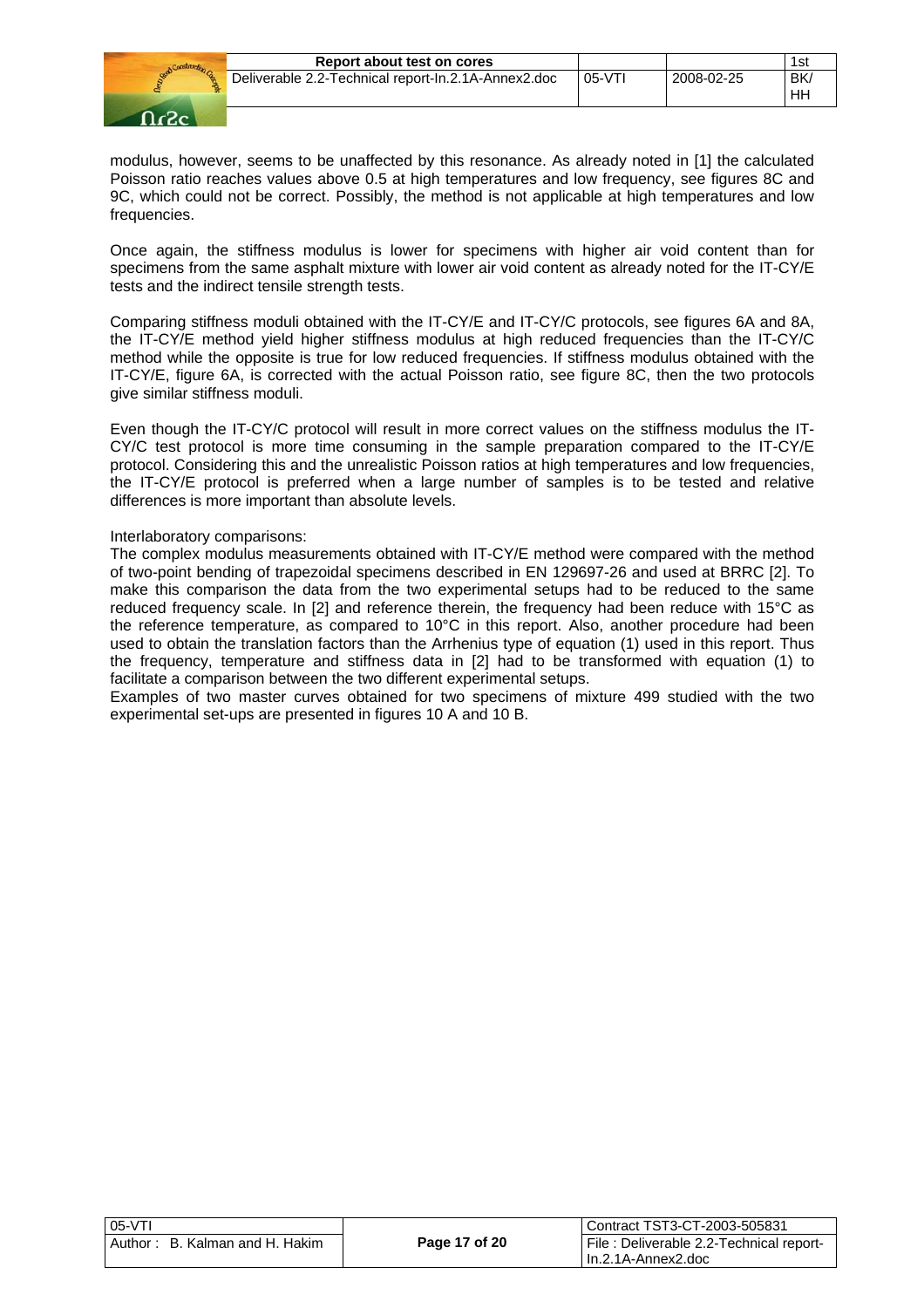



| 05-VTI                         |               | l Contract TST3-CT-2003-505831          |
|--------------------------------|---------------|-----------------------------------------|
| Author: B. Kalman and H. Hakim | Page 18 of 20 | File: Deliverable 2.2-Technical report- |
|                                |               | l In.2.1A-Annex2.doc                    |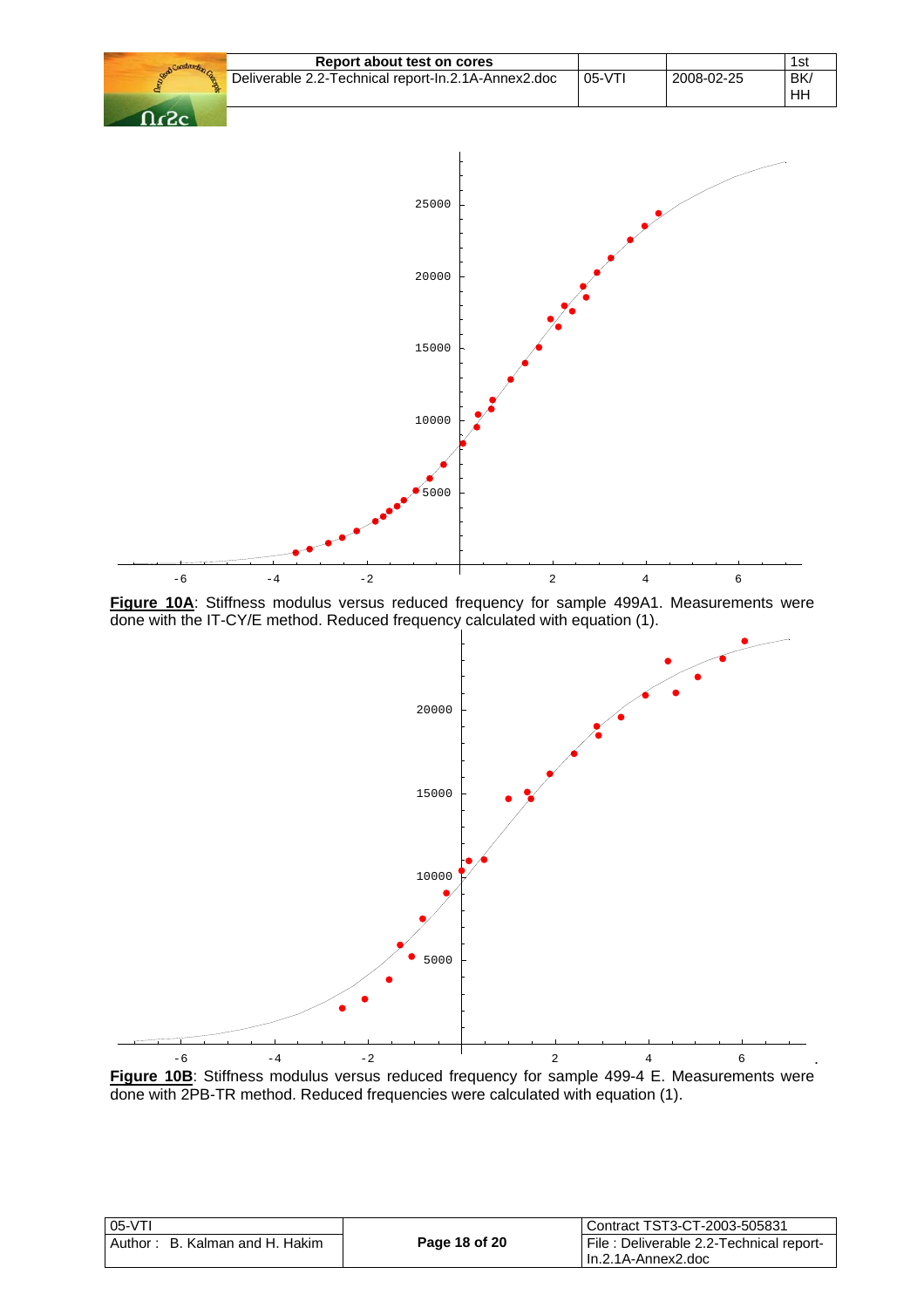

| Report about test on cores                          |         |            | 1si       |
|-----------------------------------------------------|---------|------------|-----------|
| Deliverable 2.2-Technical report-In.2.1A-Annex2.doc | $05-VT$ | 2008-02-25 | BK.<br>HF |

Figures 10A and 10B are quite similar, e.g. the stiffness moduli is approximately 8-10 000 MPa at the reduced frequency 0 and around 20 000 MPa at the reduced frequency of 4 in both cases.

In figures 10A and 10B a fitted curved have been plotted together with the original data.

The fitting equation is given below

$$
E = \frac{E_{\text{max}}}{\left(1 - \text{Exp}(-0.5f_r)\right)^h} \tag{2}
$$

where  $f_r$  is the reduced frequency,  $E_{\text{max}}$  is the limiting stiffness and *h* is a shape factor dictating how fast *E* is approaching *Emax*.. The equation (2) is discussed in detail in [3].

The fitted curve indicates different limiting stiffness's for data in figures 10A and 10B. In these cases the limiting stiffness's are 29 500 MPa and 25 300 MPa respectively.

Tests on specimens of mixture 491 at VTI and at BRRC and an analysis to obtain *E*max and *h* describing the best fit of the data with an equation (2),are presented in table 6.

| Asphalt mixture<br>- sample names     | Laboratory  | <b>Method</b>                        | h    | $E_{\text{max}}$ / MPa |
|---------------------------------------|-------------|--------------------------------------|------|------------------------|
| $491 - 1682$                          | <b>BRRC</b> | <b>TP Trapezoidal</b><br>EN 12697-26 | 1,23 | 28 200                 |
| $-$ A3, B3 &<br>491<br>B <sub>4</sub> | VTI         | <b>IT-CY</b>                         | 1,56 | 38 600                 |
| $-$ A1, A2 &<br>499<br>B4             | VTI         | <b>IT-CY</b>                         | 1,87 | 30 900                 |
| $499 - 485$                           | <b>BRRC</b> | <b>TP Trapezoidal</b><br>EN 12697-26 | 1,42 | 24 600                 |
| 6(bis)<br>499<br>&<br>—<br>9(bis)     | <b>BRRC</b> | <b>TP Trapezoidal</b><br>EN 12697-26 | 1,40 | 27 100                 |

**Table 6**: Best fit parameters (*h* and  $E_{\text{max}}$ ) for complex stiffness modulus measurements with two methods at two laboratories.

The 95% repeatability limit, *r*, for *E*max and *h*, has been estimated in [3] to be 10% and 0.16 respectively. For both asphalt mixture 491 and 499,  $E_{\text{max}}$  and *h* obtained when data produced at VTI and BRRC are fitted to equation 2, differed more than the repeatability limits as can be seen in table 6. Thus, the two experimental set-ups, IT-CY and the 2PB-TR for obtaining the complex stiffness moduli do probably not give similar results. A more rigorous statistical method should to be used to check this assumption as comparing repeatability limits for the two parameters in the model function could be misleading. A reason for the discrepancy between the methods is probably partly due to the assumption of constant Poisson ratio in the IT-CY/E method.

# References

- [1] Kim,R. Y.; Seo, Y.; King, M. and Momen, M., "Dynamic modulus testing of asphalt concrete in indirect tension mode" TRB 2004 Annual Meeting CD-ROM.
- [2] NR2C-report "Innovation 2.1: Low cost pavement construction and maintenance techniques. Part A: Development of high performance underlayers with low cost materials and high percentages of reuse. Phase 2: Mix design and performance assessment with the Swiss materials", by J. De Visser, A. Vanelstraete & S. Vansteenkiste

| $05-VT$                        |               | Contract TST3-CT-2003-505831            |
|--------------------------------|---------------|-----------------------------------------|
| Author: B. Kalman and H. Hakim | Page 19 of 20 | File: Deliverable 2.2-Technical report- |
|                                |               | lln.2.1A-Annex2.doc                     |